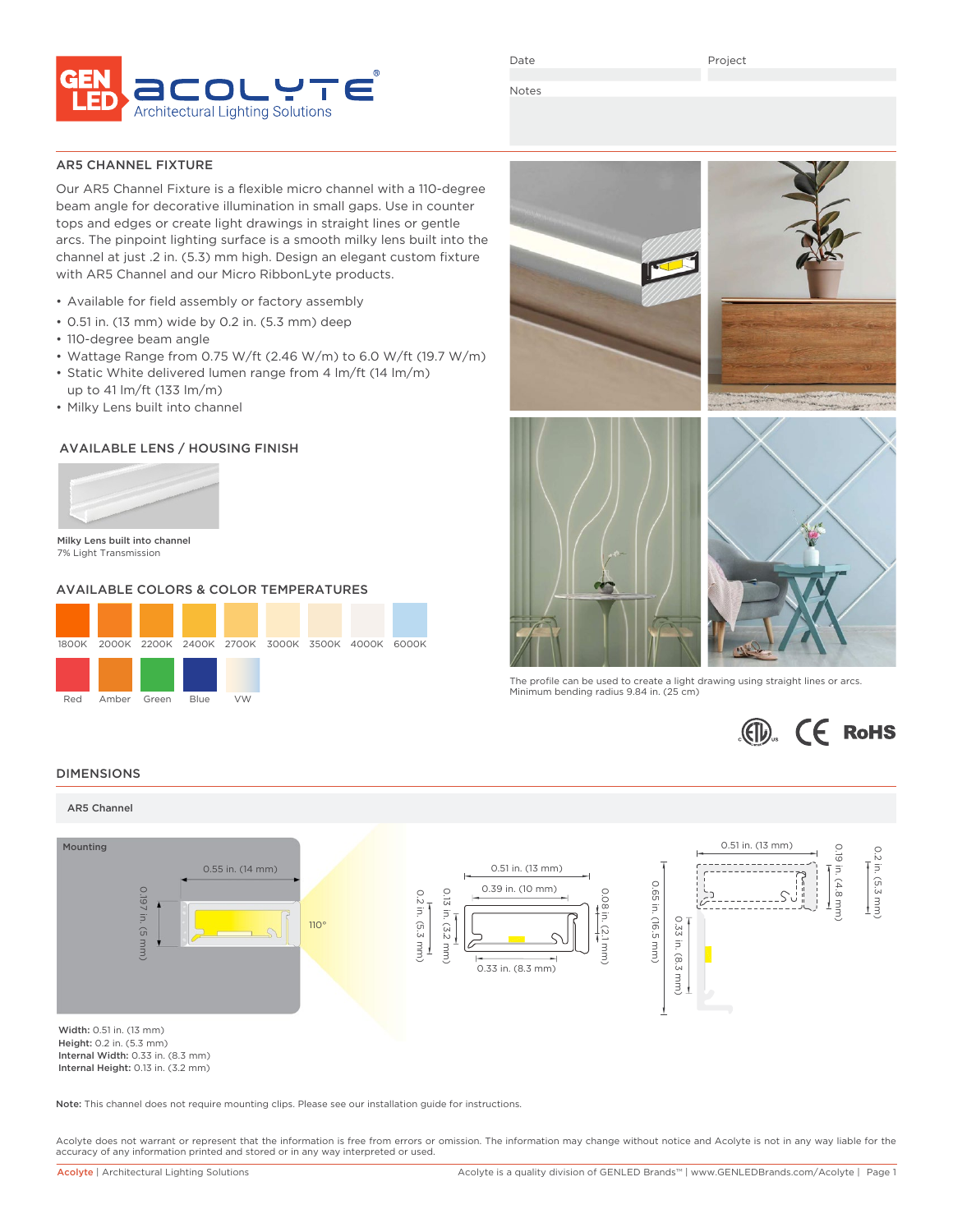

# SPECIFICATIONS

| Beam Angle                   | 110°                                                                                                                                                                                                                                                                                                                                                                                                     |
|------------------------------|----------------------------------------------------------------------------------------------------------------------------------------------------------------------------------------------------------------------------------------------------------------------------------------------------------------------------------------------------------------------------------------------------------|
| Lens Type                    | Milky Lens built into channel                                                                                                                                                                                                                                                                                                                                                                            |
| Length                       | Channel is sold by the foot and cut to your exact desired length                                                                                                                                                                                                                                                                                                                                         |
| <b>Operating Voltage</b>     | <b>24V</b>                                                                                                                                                                                                                                                                                                                                                                                               |
| Dimming                      | MLV / 0-10 Volt / Lutron Hi-Lume 1% dimming LED drivers / Lutron VIVE code compliance available / ELV / DALI / DMX                                                                                                                                                                                                                                                                                       |
| <b>Operating Temperature</b> | -40° F to 158° F (-40° C to 70° C)                                                                                                                                                                                                                                                                                                                                                                       |
| Colors                       | 1800K, 2000K, 2200K, 2400K, 2700K, 3000K, 3500K, 4000K, 6000K, Red, Amber, Green, Blue, VW<br>(1800K, 2000K, 2200K only available in IP20)                                                                                                                                                                                                                                                               |
| <b>CRI</b>                   | 90+ CRI (Static white only)                                                                                                                                                                                                                                                                                                                                                                              |
| Minimum Bending Radius       | 9.8 in. (25 cm)                                                                                                                                                                                                                                                                                                                                                                                          |
| Lamp Life                    | L70 at 50,000 Hours                                                                                                                                                                                                                                                                                                                                                                                      |
| MacAdam Ellipses (SDCM)      | 2-Step Binning (For Static White LEDs only)                                                                                                                                                                                                                                                                                                                                                              |
| Certifications               | ETL Listed: UL 2108 Issued: 2004/02/27 Ed: 1 Rev: 2014/02/24 Low Voltage Lighting Systems<br>CSA C22.2#9.0 Issued: 1996/06/01 Ed: 1 (R2011) General Requirements for Luminaries;<br>with Gen. Inst. 1: 1997, Gen Inst. 2: 1998. ROHS compliant UL 2108 - Low Voltage Lighting Systems<br>UL 8750 - Light Emitting Diode (LED) Equipment for Use in Lighting Products UL 1598 / CSA 250.0-08 - Luminaires |

# ACCESSORIES

## Milky End Caps

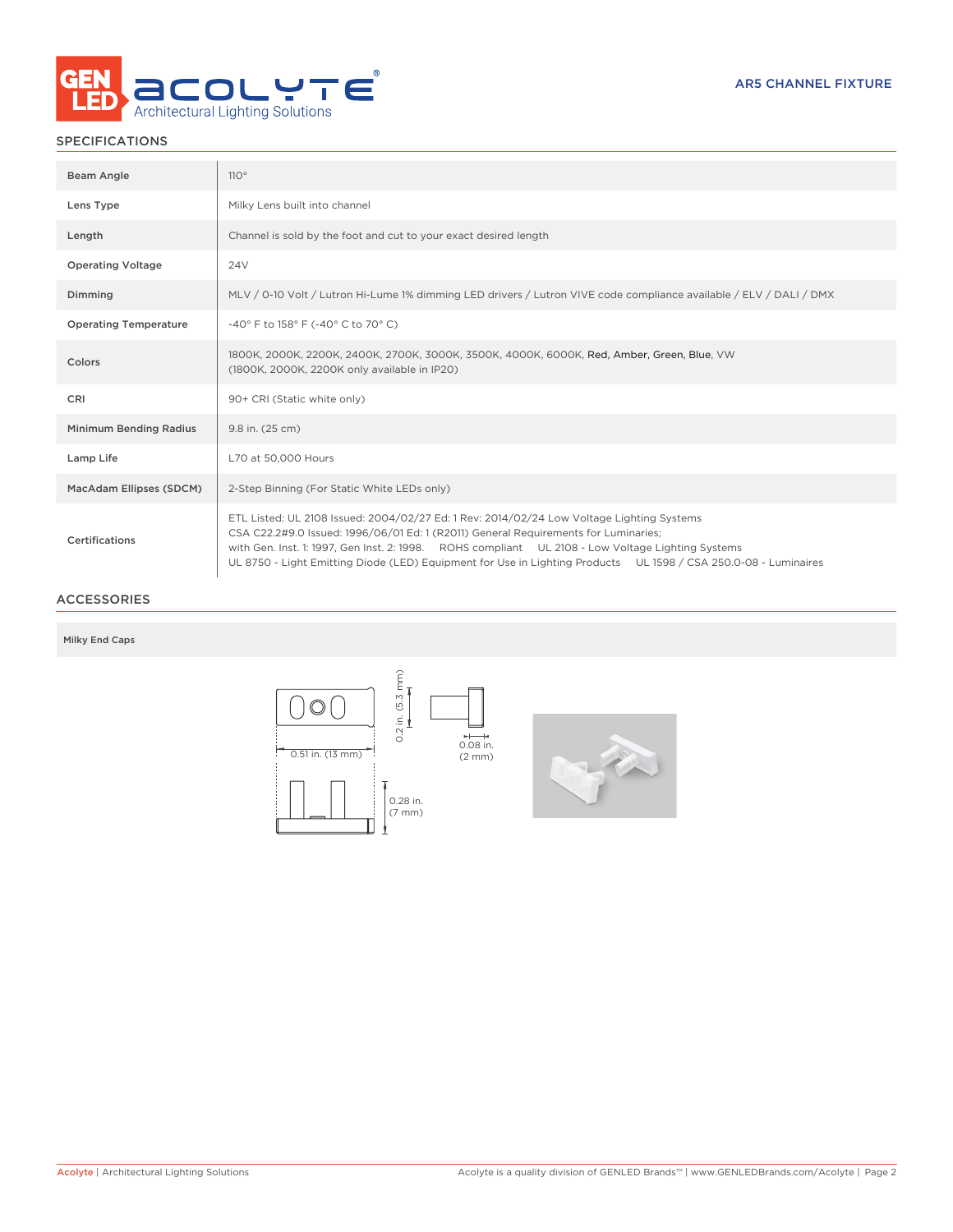



CHANNEL CHAR5

CHAR5 - AR5 Channel



# **STEP 2 Complete RibbonLyte Part Number**

| CATEGORY                                                                                         | CRI                                     | <b>RIBBON TYPE &amp; IP RATING</b>         |                           |  |  |  |  |  |  |
|--------------------------------------------------------------------------------------------------|-----------------------------------------|--------------------------------------------|---------------------------|--|--|--|--|--|--|
| <b>RB</b>                                                                                        |                                         |                                            |                           |  |  |  |  |  |  |
| <b>RB</b> - RibbonLyte                                                                           | <b>0</b> - Static Color, Color Changing | <b>SWS220 - Static White Series 2 IP20</b> | VWS220 - VW Series 2 IP20 |  |  |  |  |  |  |
|                                                                                                  | 90 - 90+ CRI Static White               | <b>SWS265 - Static White Series 2 IP65</b> | VWS265 - VW Series 2 IP65 |  |  |  |  |  |  |
|                                                                                                  |                                         | SCS220 - Static Color Series 2 IP20        |                           |  |  |  |  |  |  |
| NOTE: To ensure waterproofing standards are met, IP65<br>RibbonLyte can NOT be cut in the field. |                                         | SCS265 - Static Color Series 2 IP65        |                           |  |  |  |  |  |  |

WATTAGE COLOR

| 0.75 - 0.75 W/ft (2.46 W/m - Static White, Static Color)              | 18 - 1800K   | $R - Red$                                              |
|-----------------------------------------------------------------------|--------------|--------------------------------------------------------|
| 1.0 - 1.0 W/ft $(3.3 W/m - \text{Variable White})$                    | $20 - 2000K$ | A - Amber                                              |
| 1.5 - 1.5 W/ft (4.9 W/m - Static White, Static Color)                 | $22 - 2200K$ | G - Green                                              |
| 2.2 - 2.2 W/ft (7.2 W/m - Static White, Static Color)                 | $24 - 2400K$ | $B - Blue$                                             |
| 3.0 - 3.0 W/ft (9.8 W/m - Static White, Static Color, Variable White) | 27 - 2700K   | VW - Variable White                                    |
| 4.4 - 4.4 W/ft (14.4 W/m - Static White, Static Color)                | $30 - 3000K$ | $Z$ - Undecided**                                      |
| 6.0 - 6.0 W/ft (19.7 W/m - Variable White)                            | $35 - 3500K$ | ** For quotes only. Must be chosen before final order. |
|                                                                       | $40 - 4000K$ |                                                        |
|                                                                       | $60 - 6000K$ |                                                        |



Wire Length for 5: Standard 3 in. / Custom up to 3 feet

Wire Length for 6: Standard 3 in. / Custom up to 18 in.

# **STEP 3 Complete Assembly Option & Length**

ASSEMBLY OPTION LENGTH (Standard factory assembled length up to 78 in. / 2 m)

FI - Field Assembly

FA - Factory Assembly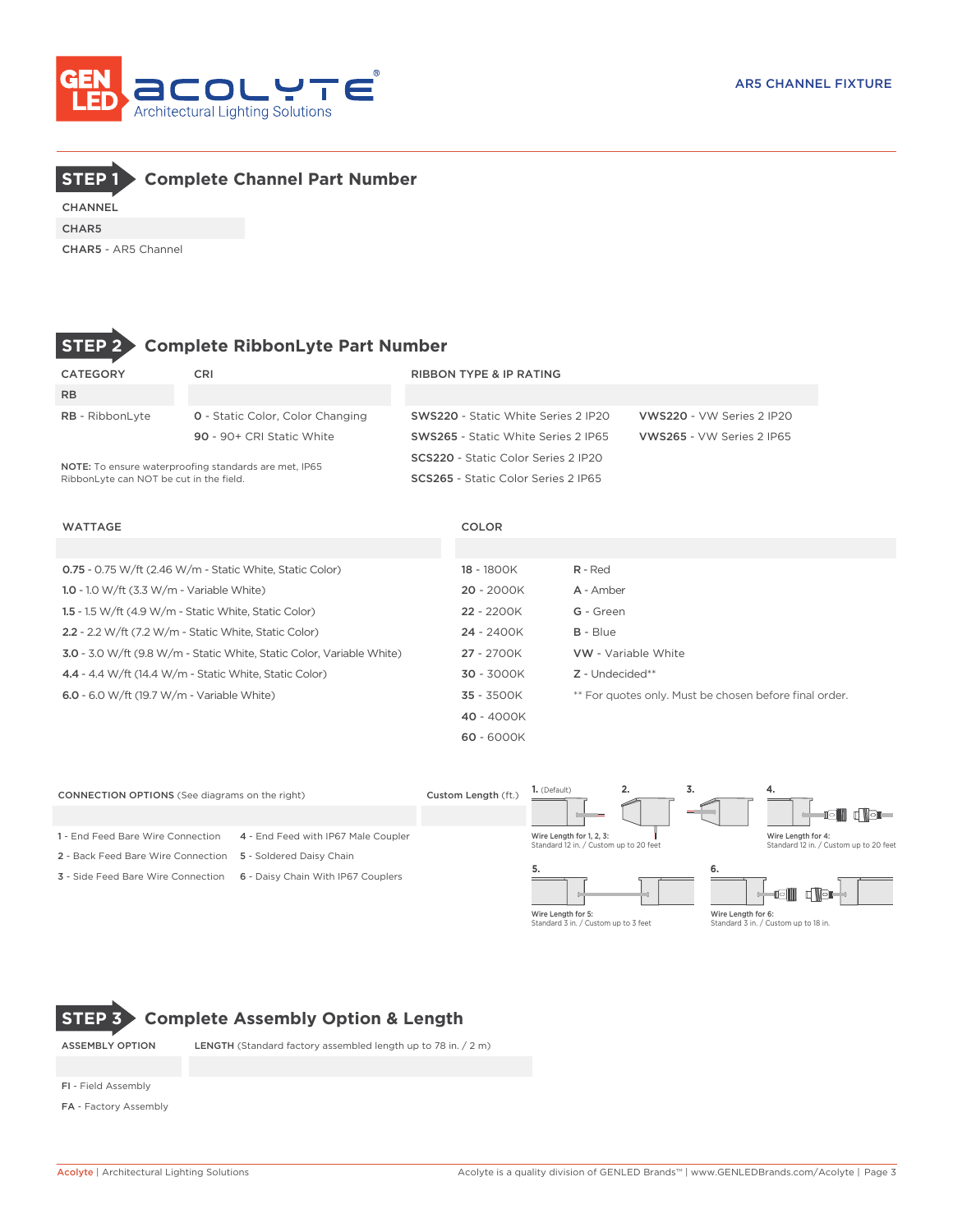

# RIBBONLYTE SPECIFICATIONS & COMPATIBILITY

| <b>Available Wattages</b>     | Cuttable<br>Length       | LED<br>Pitch               | Color<br>Temp.                    | Im/W<br>without Lens | <b>Delivered Lumens</b><br>with Milky Lens | Max<br>Length                   | Compatible<br>with Channel |              |              |  |  |
|-------------------------------|--------------------------|----------------------------|-----------------------------------|----------------------|--------------------------------------------|---------------------------------|----------------------------|--------------|--------------|--|--|
|                               |                          |                            |                                   |                      | $\frac{1}{\pi}$ (lm/ft / lm/m)             |                                 | <b>IP20</b>                | <b>IP65</b>  | <b>IP68</b>  |  |  |
|                               |                          |                            | 1800K                             | 84                   | 4/14                                       |                                 |                            |              |              |  |  |
|                               |                          |                            | 2000K                             | 99                   | 5/17                                       |                                 |                            |              |              |  |  |
|                               |                          |                            | 2200K                             | 109                  | 6/19                                       | IP20:                           |                            |              |              |  |  |
|                               |                          |                            | 2400K<br>6/19<br>113              |                      |                                            | 49 ft<br>(15 m)                 |                            |              |              |  |  |
| 0.75 Static White<br>Series 2 | 1.97 in.<br>$(50$ mm $)$ | 48 LEDs/ft<br>(160 LEDs/m) | 2700K                             | 123                  | 6/21                                       | IP65/IP68:                      | $\checkmark$               | ✓            |              |  |  |
|                               |                          |                            | 3000K                             | 123                  | 6/21                                       | 32.8 ft                         |                            |              |              |  |  |
|                               |                          |                            | 3500K                             | 130                  | 7/22                                       | (10 m)                          |                            |              |              |  |  |
|                               |                          |                            | 4000K                             | 134                  | 7/23                                       |                                 |                            |              |              |  |  |
|                               |                          |                            | 6000K                             | 131                  | 7/23                                       |                                 |                            |              |              |  |  |
|                               |                          |                            | 1800K                             | 84                   | 9/29                                       |                                 |                            |              |              |  |  |
|                               |                          |                            | 2000K                             | 98                   | 10/34                                      |                                 |                            |              |              |  |  |
|                               |                          |                            | 2200K                             | 109                  | 11/38                                      | IP20:                           |                            |              |              |  |  |
|                               |                          |                            | 2400K                             | 113                  | 12/39                                      | 49 ft                           |                            |              |              |  |  |
| 1.5 Static White<br>Series 2  | 1.97 in.<br>$(50$ mm $)$ | 48 LEDs/ft<br>(160 LEDs/m) | 2700K                             | 123                  | 13/42                                      | (15 m)                          | $\checkmark$               | $\checkmark$ |              |  |  |
|                               |                          |                            | 3000K                             | 123                  | 13/42                                      | IP65/IP68:<br>32.8 ft           |                            |              |              |  |  |
|                               |                          |                            | 3500K                             | 129                  | 14/44                                      | (10 m)                          |                            |              |              |  |  |
|                               |                          |                            | 4000K                             | 134                  | 14/46                                      |                                 |                            |              |              |  |  |
|                               |                          |                            | 6000K                             | 131                  | 14/45                                      |                                 |                            |              |              |  |  |
|                               | 1.97 in.<br>$(50$ mm $)$ |                            | 1800K                             | 83                   | 13/42                                      |                                 |                            |              |              |  |  |
|                               |                          | 48 LEDs/ft<br>(160 LEDs/m) | 2000K                             | 96                   | 15/49                                      |                                 |                            |              |              |  |  |
|                               |                          |                            |                                   |                      |                                            | 2200K                           | 106                        | 16/54        | IP20:        |  |  |
|                               |                          |                            | 2400K                             | 111                  | 17/56                                      | 42 ft                           |                            |              |              |  |  |
| 2.2 Static White              |                          |                            |                                   | 2700K                | 120                                        | 18/61                           | (12.8 m)                   | $\checkmark$ | $\checkmark$ |  |  |
| Series 2                      |                          |                            | 3000K                             | 122                  | 19/62                                      | IP65/IP68:<br>32.8 ft<br>(10 m) |                            |              |              |  |  |
|                               |                          |                            | 3500K                             | 127                  | 20/64                                      |                                 |                            |              |              |  |  |
|                               |                          |                            | 4000K                             | 133                  | 20/67                                      |                                 |                            |              |              |  |  |
|                               |                          |                            | 6000K                             | 128                  | 20/65                                      |                                 |                            |              |              |  |  |
|                               |                          |                            | 1800K                             | 84                   | 18/58                                      |                                 |                            |              |              |  |  |
|                               |                          |                            | 2000K                             | 98                   | 21/68                                      |                                 |                            |              |              |  |  |
|                               |                          |                            | 2200K                             | 108                  | 23/74                                      | IP20:                           |                            |              |              |  |  |
|                               | 1.97 in.                 |                            | 2400K                             | 109.8                | 23/76                                      | 36 ft                           |                            |              |              |  |  |
| 3.0 Static White              |                          | 48 LEDs/ft                 | 2700K                             | 122.9                | 26/85                                      | (11 m)                          | $\checkmark$               | $\checkmark$ |              |  |  |
| Series 2                      | $(50$ mm $)$             | (160 LEDs/m)               | 3000K                             | 130                  | 27/90                                      | IP65/IP68:<br>32.8 ft           |                            |              |              |  |  |
|                               |                          |                            | (10 m)<br>3500K<br>28 / 92<br>133 |                      |                                            |                                 |                            |              |              |  |  |
|                               |                          |                            | 4000K                             | 133                  | 28 / 92                                    |                                 |                            |              |              |  |  |
|                               |                          |                            | 6000K                             | 128                  | 27/88                                      |                                 |                            |              |              |  |  |
|                               |                          |                            | 1800K                             | 81                   | 25/82                                      |                                 |                            |              |              |  |  |
|                               |                          |                            | 2000K                             | 95                   | 29 / 96                                    |                                 |                            |              |              |  |  |
|                               |                          |                            | 2200K                             | 105                  | 32/106                                     |                                 |                            |              |              |  |  |
|                               |                          |                            | 2400K                             | 109                  | 34 / 110                                   |                                 |                            |              |              |  |  |
| 4.4 Static White<br>Series 2  | 1.97 in.<br>$(50$ mm $)$ | 48 LEDs/ft<br>(160 LEDs/m) | 2700K                             | 122                  | 38 / 123                                   | 28 ft 4 in.<br>(8.64 m)         | $\checkmark$               | $\checkmark$ |              |  |  |
|                               |                          |                            | 3000K                             | 129                  | 40/130                                     |                                 |                            |              |              |  |  |
|                               |                          |                            | 3500K                             | 132                  | 41/133                                     |                                 |                            |              |              |  |  |
|                               |                          |                            | 4000K                             | 132                  | 41/133                                     |                                 |                            |              |              |  |  |
|                               |                          |                            | 6000K                             | 126                  | 39 / 127                                   |                                 |                            |              |              |  |  |
|                               |                          |                            | Red                               | 41                   | 2/7                                        | IP20:                           |                            |              |              |  |  |
| 0.75 Static Color             | 1.97 in.<br>$(50$ mm $)$ | 48 LEDs/ft                 | Green                             | 175                  | 9/30                                       | 49 ft<br>(15 m)                 |                            |              |              |  |  |
| Series 2                      |                          | (160 LEDs/m)               | Blue                              | 19                   | 1/3                                        | IP65/IP68:                      | $\checkmark$               | $\checkmark$ |              |  |  |
|                               |                          |                            | Amber                             | 34                   | 2/6                                        | 32.8 ft<br>(10 m)               |                            |              |              |  |  |
|                               |                          |                            |                                   |                      |                                            |                                 |                            |              |              |  |  |

Acolyte | Architectural Lighting Solutions Acolyte is a quality division of GENLED Brands™ | www.GENLEDBrands.com/Acolyte | Page 4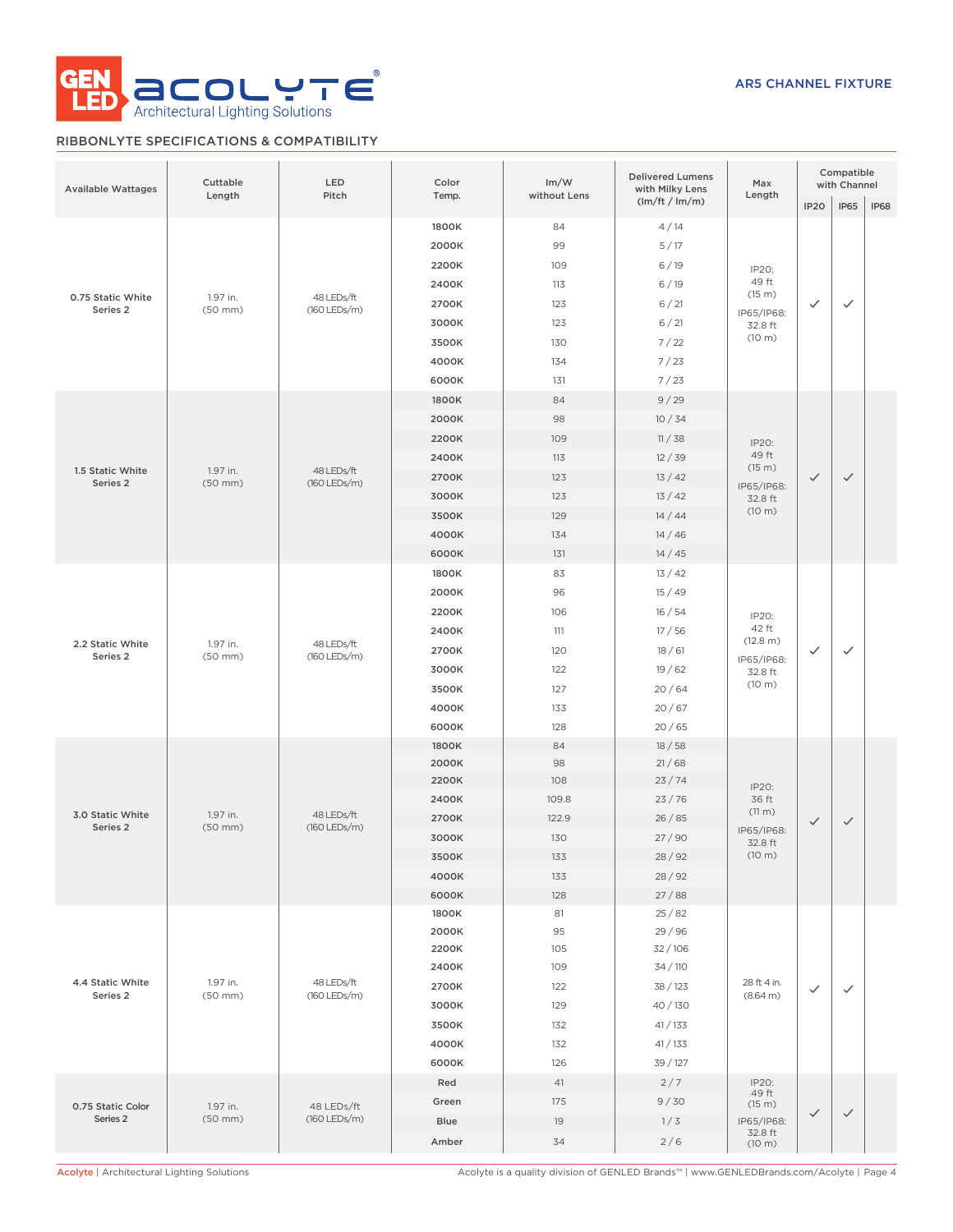

# RIBBONLYTE SPECIFICATIONS & COMPATIBILITY

| <b>Available Wattages</b>      | Cuttable                 | <b>LED</b><br>Pitch           | Color                 | Im/W         | <b>Delivered Lumens</b><br>with Milky Lens | Max<br>Length               | Compatible<br>with Channel |              |              |
|--------------------------------|--------------------------|-------------------------------|-----------------------|--------------|--------------------------------------------|-----------------------------|----------------------------|--------------|--------------|
|                                | Length                   |                               | Temp.                 | without Lens | (lm/ft / lm/m)                             |                             | IP <sub>20</sub>           | <b>IP65</b>  | <b>IP68</b>  |
|                                |                          |                               | Red                   | 42           | 4/14                                       | IP20:<br>49 ft              |                            |              |              |
| 1.5 Static Color               | 1.97 in.                 | 48 LEDs/ft                    | Green                 | 160          | 17/55                                      | (15 m)                      | $\checkmark$               | $\checkmark$ |              |
| Series <sub>2</sub>            | $(50$ mm $)$             | (160 LEDs/m)                  | Blue                  | 18           | 2/6                                        | IP65/IP68:<br>32.8 ft       |                            |              |              |
|                                |                          |                               | Amber                 | 34           | 4/12                                       | (10 m)                      |                            |              |              |
|                                |                          |                               | Red                   | 42           | 6/21                                       | IP2O:<br>42 ft              | $\checkmark$               |              |              |
| 2.2 Static Color               | 1.97 in.                 | 48 LEDs/ft                    | Green                 | 145          | 22/73                                      | (12.8 m)                    |                            | $\checkmark$ |              |
| Series 2                       | $(50$ mm $)$             | (160 LEDs/m)                  | <b>Blue</b>           | 18           | 3/9                                        | IP65/IP68:<br>32.8 ft       |                            |              |              |
|                                |                          |                               | Amber                 | 34           | 5/17                                       | (10 m)                      |                            |              |              |
| 3.0 Static Color               | 1.97 in.<br>$(50$ mm $)$ | 48 LEDs/ft<br>(160 LEDs/m)    | Red                   | 40           | 8/28                                       |                             |                            |              |              |
|                                |                          |                               |                       | Green        | 127                                        | 27/87                       | 32.8 ft                    | $\checkmark$ | $\checkmark$ |
| Series <sub>2</sub>            |                          |                               | Blue                  | 25           | (10 m)<br>5/17                             |                             |                            |              |              |
|                                |                          |                               | Amber                 | 29           | 6/20                                       |                             |                            |              |              |
|                                |                          | 48 LEDs/ft<br>(160 LEDs/m)    | Red                   | 38           | 12/38                                      |                             | $\checkmark$               |              |              |
| 4.4 Static Color               | 1.97 in.                 |                               | Green                 | 117          | 36 / 118                                   | 29 ft                       |                            | $\checkmark$ |              |
| Series <sub>2</sub>            | $(50$ mm $)$             |                               | Blue<br>24            |              | 7/24                                       | $(8.8 \text{ m})$           |                            |              |              |
|                                |                          |                               | Amber                 | 25           | 8/25                                       |                             |                            |              |              |
| 1.0 Variable White<br>Series 2 | 1.97 in.<br>$(50$ mm $)$ | 42 LEDs/ft (140<br>LEDs/m)    | 2000K<br>$+$<br>6500K | 85           | 6/20                                       | 32.8 ft<br>$(10 \text{ m})$ | $\checkmark$               | $\checkmark$ |              |
| 3.0 Variable White<br>Series 2 | 1.97 in.<br>$(50$ mm $)$ | 42 LEDs/ft (140<br>LEDs/m     | 2000K<br>$+$<br>6500K | 80           | 16.8 / 55                                  | 32.8 ft<br>(10 m)           | $\checkmark$               | $\checkmark$ |              |
| 6.0 Variable White<br>Series 2 | 1.97 in.<br>$(50$ mm $)$ | 42 LEDs/ft (140<br>$LEDs/m$ ) | 2000K<br>$+$<br>6500K | 75           | 31.5 / 103                                 | 32.8 ft<br>(10 m)           | $\checkmark$               | $\checkmark$ |              |

## DIODE VISIBILITY CHART (Data below applies to installations with Milky lens only)

|                                                   | No Visible Diode = N | With Visible Diode = $Y$         |
|---------------------------------------------------|----------------------|----------------------------------|
| <b>Static White &amp; Static Color RibbonLyte</b> |                      | <b>Color Changing RibbonLyte</b> |
| 0.75/1.5/2.2                                      | 3.0/4.4              | Variable White                   |
| IP <sub>20</sub><br>IP65                          | IP20<br><b>IP65</b>  | IP <sub>20</sub><br><b>IP65</b>  |
| N                                                 | N                    | N                                |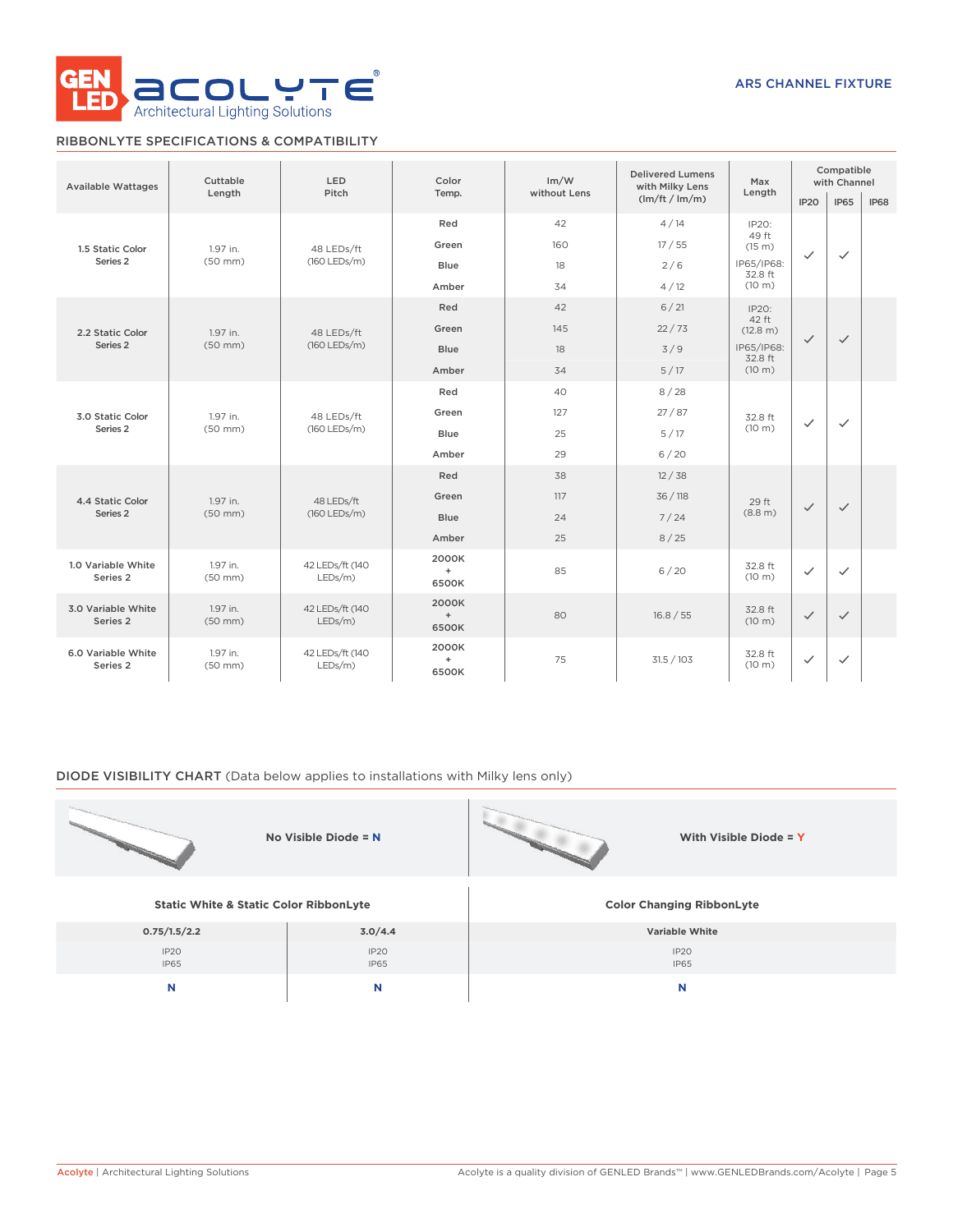

# AVAILABLE DRIVERS

### NON-DIMMING ELECTRONIC DRIVERS LUTRON HI-LUME DRIVERS



30W, 60W, 96W Non-Dimming Electronic Class 2 Drivers

Part No.: • DRVW2430 (30 Watt) • DRVW2460 (60 Watt)

• DRVW2496 (96 Watt)

Output Voltage: 24 V Voltage Range: 120-277 VAC IP Rating: Dry or Damp UL Listed





60W, 96W, 150W, 300W ELV/MLV Dimmable Drivers

Part No.:

- DRVW2460ELVMLV (60 Watt)
- DRVW2496ELVMLV (96 Watt) • DRVW24150ELVMLV (150 Watt)
- DRVW24300ELVMLV (300 Watt)
- 

Line Voltage Dimmable Drivers Output Voltage: 24 V Voltage Range: 100-277 VAC IP Rating: IP67 Dimmable UL, CE, and CSA Listed



240W, 320W Non-Dimming Electronic Drivers

Part No.: • DRVW24240 (240 Watt) • DRVW24320 (320 Watt)

Output Voltage: 24 V Voltage Range: 90-305 VAC IP Rating: Dry or Damp UL Recognized



40W Lutron Hi-Lume 1% Dimming Class 2 Drivers

Part No.: • DRVLUT24403W (40 Watt, 3-wire) • DRVLUT24402W (40 Watt, 2-wire)

Output Voltage: 24 V Voltage Range: 120-277 VAC (3-wire model) or 120V (2-wire model) IP Rating: Dry or Damp Dimmable using 2-wire forward phase, 3-wire+G or digital EcoSystem UL Listed



#### LUTRON Skylark Contour Dimmer

Part No.: TRIDIMSKY Width: 2.94 in (75 mm) Length: 4.69 in (120 mm) Depth: 0.30 in (7.6 mm)

- Single pole and 3-way versions
- Compatible with Acolyte MLV drivers
- Slide adjusts brightness and On/Off control
- 30 mA max control current
- Available in white finish



#### LUTRON NOVA-T Dimmer

Part No.: TRIDIMNOVA Width: 2.75 in (70 mm) Length: 4.56 in (116 mm) Depth: 0.30 in (7.6 mm)

- Slide adjusts brightness and On/Off control
- 30 mA max control current
- Available in white finish



### LUTRON DIVA Dimmer

Part No.: TRIDIMDIVA (With Locator Light) TRIDIMDIVAL Width: 2.94 in (75 mm) Length: 4.69 in (120 mm) Depth: 0.30 in (7.6 mm)

- Large paddle switch with a captive linear-slide dimmer
- 30 mA max control current
- Available in white finish
- Available with locator light which glows green when the switch is off

Note: For more options, please reference the Optional Dimmer List on Acolyte product website page.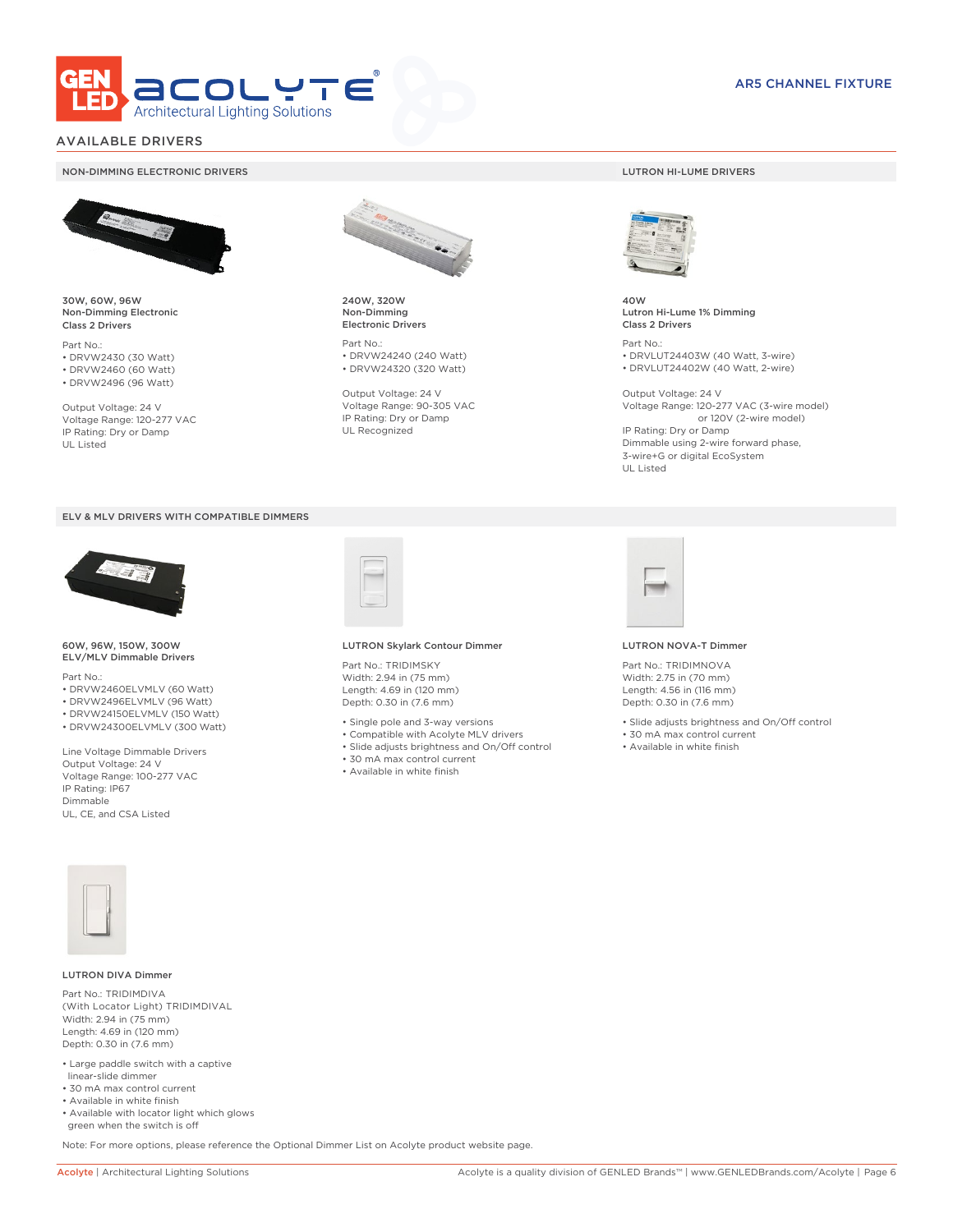

# AVAILABLE DRIVERS / CONTROLLERS AND DIMMING OPTIONS / WIRE GAUGE CHART

## 0-10V DRIVERS AND DIMMERS **DIMMING MODULE**



0-10V Dimmable Waterproof Drivers

96W Part No.: DRVW249610P 288W Part No.: DRVW2428810P Output Voltage: 24 V (+/- 0.5V) Voltage Range: 100-277 VAC Environmental Rating: UL Wet Location UL Listed



# LUTRON DIVA Dimmer

Part No.: LVDIMDIVA Width: 2.94 in. (75 mm) Length: 4.69 in. (120 mm) Depth: 0.30 in. (7.6 mm)

- · Compatible with 0-10 V Dimming
- Module · Large paddle switch with a captive
- linear-slide dimmer
- · 30 mA max control current
- · Available in white finish



## LUTRON NOVA-T Dimmer

Part No.: LVDIMNOVA Width: 2.75 in. (70 mm) Length: 4.56 in. (116 mm) Depth: 0.30 in. (7.6 mm)

- · Compatible with 0-10 V Dimming Module
- · Slide adjusts brightness and
- On/Off control
- · 30 mA max control current
- · Available in white finish



### Variable White Dimming Module

Part No.: VWDIMMOD

· 1 dimming module required per 30 ft (9.1 m) · This product is only compatible with Variable White RibbonLyte, not Variable White Amber or Variable White Red. Works with any 0-10V dimmers to provide CCT change with one dimmer and brightness change with the other.

Note: Max length before additional power is introduced

### DRIVER AND RIBBONLYTE AT FULL LOAD

| Wattages      |      | 30     |      | 60            |      | 96     |      | 150           |                | 200    |      | 240    |      | 300           |                | 320    |
|---------------|------|--------|------|---------------|------|--------|------|---------------|----------------|--------|------|--------|------|---------------|----------------|--------|
| Wire<br>Gauge | Feet | Meters | Feet | <b>Meters</b> | Feet | Meters | Feet | <b>Meters</b> | Feet           | Meters | Feet | Meters | Feet | <b>Meters</b> | Feet           | Meters |
|               |      |        |      |               |      |        |      |               |                |        |      |        |      |               |                |        |
| <b>24 AWG</b> | 14   | 4.27   | 9    | 2.74          | 5.5  | 1.68   | 3.75 | 1.14          | 2.75           | 0.84   | 2.25 | 0.69   | 1.75 | 0.53          | 1.75           | 0.53   |
| 22 AWG        | 22   | 6.71   | 14   | 4.27          | 9    | 2.74   | 5.75 | 1.75          | 4.5            | 1.37   | 3.5  | 1.07   | 2.75 | 0.84          | 2.75           | 0.84   |
| 20 AWG        | 35   | 10.67  | 23   | 7.01          | 14   | 4.27   | 9    | 2.74          | $\overline{7}$ | 2.13   | 5.75 | 1.75   | 4.5  | 1.37          | 4.25           | 1.30   |
| <b>18 AWG</b> | 56   | 17.07  | 37   | 11.28         | 23   | 7.01   | 15   | 4.57          | 11             | 3.35   | 9    | 2.74   | 7.5  | 2.29          | $\overline{7}$ | 2.13   |
| <b>16 AWG</b> | 90   | 27.44  | 60   | 18.29         | 37   | 11.28  | 24   | 7.32          | 18             | 5.49   | 15   | 4.57   | 12   | 3.66          | 11             | 3.35   |
| <b>14 AWG</b> | 142  | 43.29  | 95   | 28.96         | 59   | 17.99  | 38   | 11.59         | 28             | 8.54   | 23   | 7.01   | 19   | 5.79          | 17             | 5.18   |
| 12 AWG        | 226  | 68.90  | 151  | 46.04         | 94   | 28.66  | 60   | 18.29         | 45             | 13.72  | 37   | 11.28  | 30   | 9.15          | 28             | 8.54   |
| <b>10 AWG</b> | 360  | 109.76 | 240  | 73.17         | 150  | 45.73  | 96   | 29.27         | 72             | 21.95  | 60   | 18.29  | 48   | 14.63         | 45             | 13.72  |
| 8 AWG         | 574  | 175.00 | 381  | 116.16        | 239  | 72.87  | 153  | 46.65         | 115            | 35.06  | 95   | 28.96  | 76   | 23.17         | 71             | 21.65  |